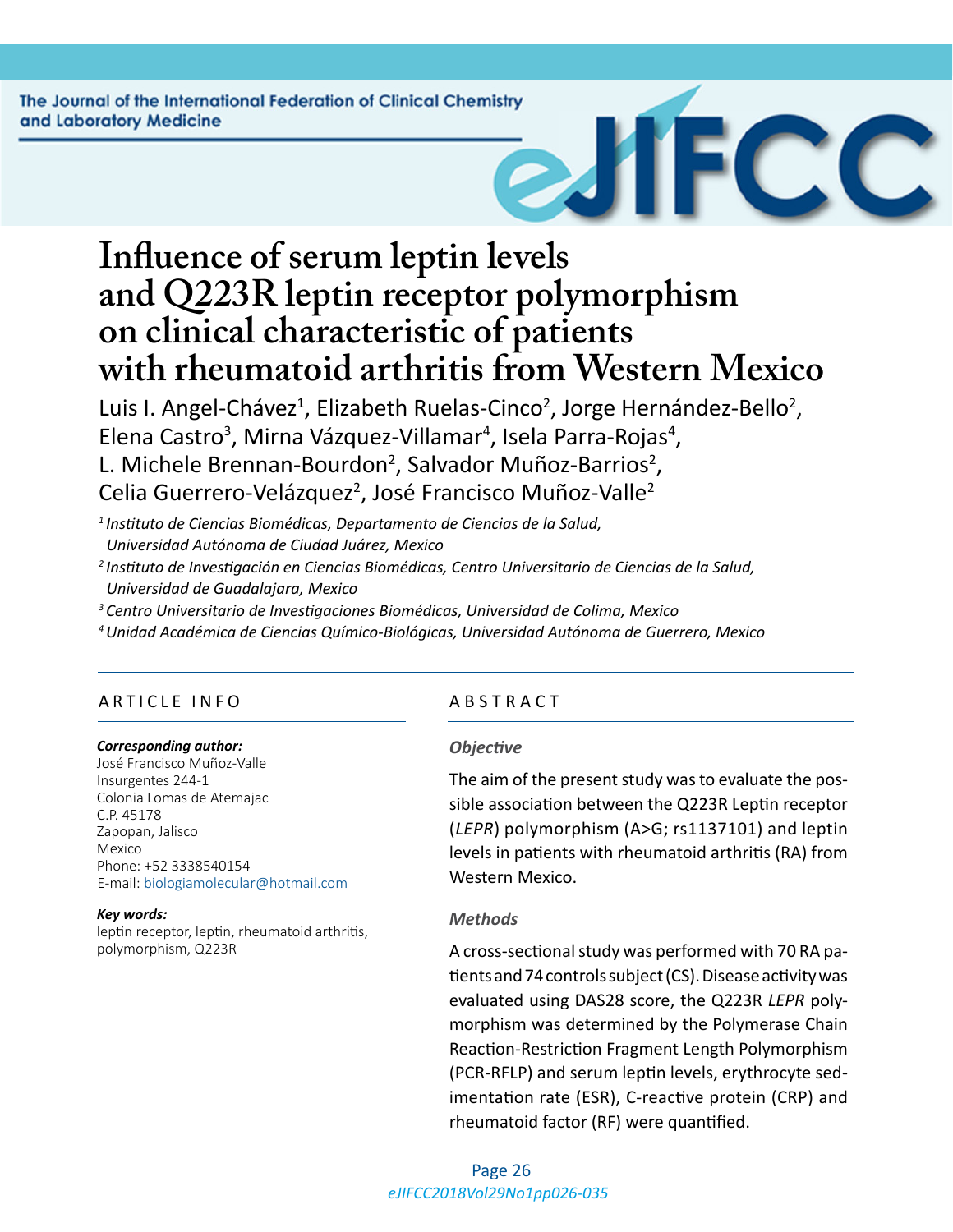### *Results*

RA patients had significant high serum leptin levels compared with CS; leptin levels correlated strongly with body composition measures, but not with inflammatory markers, disease evolution, and activity. The genotype and allele frequencies of the Q223R *LEPR* polymorphism were not associated with RA. Similarly, leptin levels did not differ between Q223R *LEPR* genotypes.

### *Conclusion*

The *LEPR* Q223R polymorphism was not associated with RA risk in patients from Mexican population, even though high levels of serum leptin were present and these could explain the low weight observed in RA patients when they were compared to control subjects. However, the serum leptin levels did not correlate with inflammatory markers, severity and disease evolution.

#### \*\*\*\*\*

# **INTRODUCTION**

Rheumatoid arthritis (RA) is one of the most common inflammatory rheumatic disease in which joints of the hand and feet are mainly affected (1). One of the main features in the pathophysiology of this disease is the production of inflammatory cytokines in the synovial membrane and the subsequent joint damage.

Leptin is a cytokine that mediates both immune cell recruitment and complex intracellular signaling control mechanisms that characterize inflammation, thus it may have a potential role in RA. Several studies have reported a two to three times elevation in serum leptin levels in women as compared to men (2,3), furthermore, serum leptin levels are high in RA patients as compared to controls (4-11). Leptin levels also correlate with disease activity (5-7,9) and proinflammatory activity (12).

In 1994, it was discovered that leptin is produced by adipocytes and is crucial for the control of appetite (13). This hormone exhibits a structural similarity with the Granulocyte Colony-Stimulating Factor (G-CSF) and with a number of cytokines including Interleukin 6 (IL-6), Ciliary Neurotrophic Factor (CNTF) and Leukemia Inhibitory Factor (LIF) (14,15).

In humans, blood leptin levels are proportional to the amount of body fat (16). At the level of the Central Nervous System (CNS) leptin controls energy expenditure (17), whereas in the periphery it regulates endocrinal function, reproduction, and immunity (18).

Leptin acts by binding to specific receptors present on cell membranes. This receptor is expressed in many tissues in multiple isoforms, resulting from a "splicing" of its alternate mRNA.

The different isoforms of the receptor can be classified as long (OB-Rb), short (OB-Ra, OB-Rc, and OB-Rd) and soluble (OB-Re) (19). Considering the multiple isoforms, it is possible to hypothesize the possibility that leptin exerts multiple effects on tissues.

Several single nucleotide polymorphisms and mutations of leptin receptor (*LEPR*) gene have been linked to diseases accompanying obesity and/or obesity-related diseases in different populations (20-24), nonetheless there are very few studies evaluating their association with RA.

As far, three missense variants Q223R, K109R, K656N in the *LEPR* gene have been described, and their associations with adiposity examined. In most cases, the *LEPR* Q223R polymorphism has been associated with high serum leptin levels; this variant is a substitution of G>A at 668 position, a putative leptin binding region (20,21).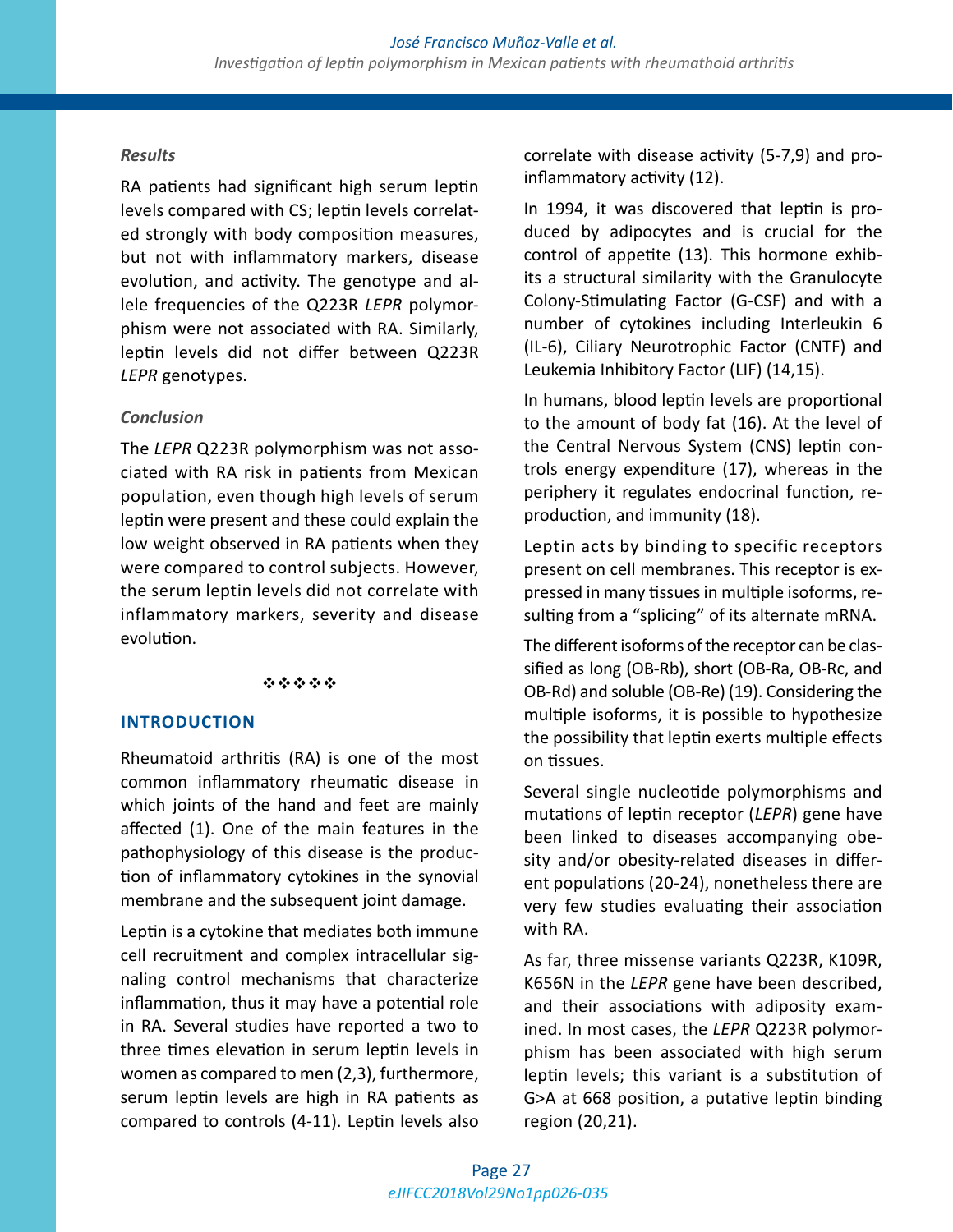The aim of the present study was to evaluate the possible association between the Q223R *LEPR* polymorphism and leptin levels in patients with RA from Western Mexico.

# **MATERIALS AND METHODS**

A cross-sectional study was performed with a Mexican mestizo population of 70 RA patients and 74 Control subjects (CS) from Guadalajara, State of Jalisco, Mexico. The diagnosis of RA was based on the American College of Rheumatology criteria and the patients were selected from an outpatient rheumatology clinic from the public healthcare system. The CS were randomly selected from an open population sample. The study was approved by the Investigation, Ethics and Biosecurity Committee of the Health Sciences University Center of the University of Guadalajara. All participants gave informed consent prior to inclusion in the study; the study was carried out in accordance with the principles of the World Medical Association's Declaration of Helsinki.

Following blood sampling, serum leptin levels were determined, DNA was extracted and *LEPR* genotypes were identified. Additionally, a detailed clinical history was collected from each participant.

Leptin levels were quantified using a solid phase enzyme-linked immunosorbent assay (ELISA) (DRG International, Inc., USA). The erythrocyte sedimentation rate (ESR) was determined using the Westergren method. The C-reactive protein (CRP) and rheumatoid factor (RF) were quantified using Immage™ Immunochemistry system (Beckman Coulter System).

The Miller method was used to extract DNA. The DNA pellet was resuspended in 200 µL of sterile water, and concentration and integrity were calculated by spectrophotometry. The Q223R variants of the *LEPR* gene were determined by PCR-RFLP technique, as described previously (25).

Descriptive statistics (mean and standard deviation or median and percentile 5-95) were used to describe participant characteristics, additional statistical analysis was performed following data normality check by the Kolmogorov-Smirnov test.

Chi-square test was used to evaluate the statistical association of the polymorphism. Odds Ratio (OR) was calculated for the evaluation of polymorphism as a risk factor associated with rheumatoid arthritis.

The Student *t* or Mann-Whitney test was used to evaluate mean or median differences between the two study groups. One-way ANOVA with Bonferroni *post-hoc* tests were used to evaluate the mean differences between the genotypes of the *LEPR* gene.

Pearson or Spearman correlations were used to evaluate the correlation between leptin levels with age, weight, height, Body Mass Index (BMI), CRP, RF, DAS28 and disease duration. Statistical significance was reported when p values were below 0.05. Data analysis was carried out with the SPSS version 19.0 statistical package (SPSS, Inc., Chicago, IL).

# **RESULTS**

The clinical characteristics of the study subjects are shown in Table 1. A total of 70 RA patients were enrolled, 4 were males and 66 females, with an age mean of 48±13 years and disease duration of 7.5 years, the clinical activity according to the DAS28 score was 5.1±1.6. A total of 74 CS were selected, 24 were male and 50 females, with a mean age of  $37±12$  years. Upon comparing the two groups, there was no statistically significant difference in height and BMI (*p*>0.05, data not shown), and there was a significant difference in age, weight, inflammation markers (CRP and ESR) and RF (*p*<0.05, data not shown).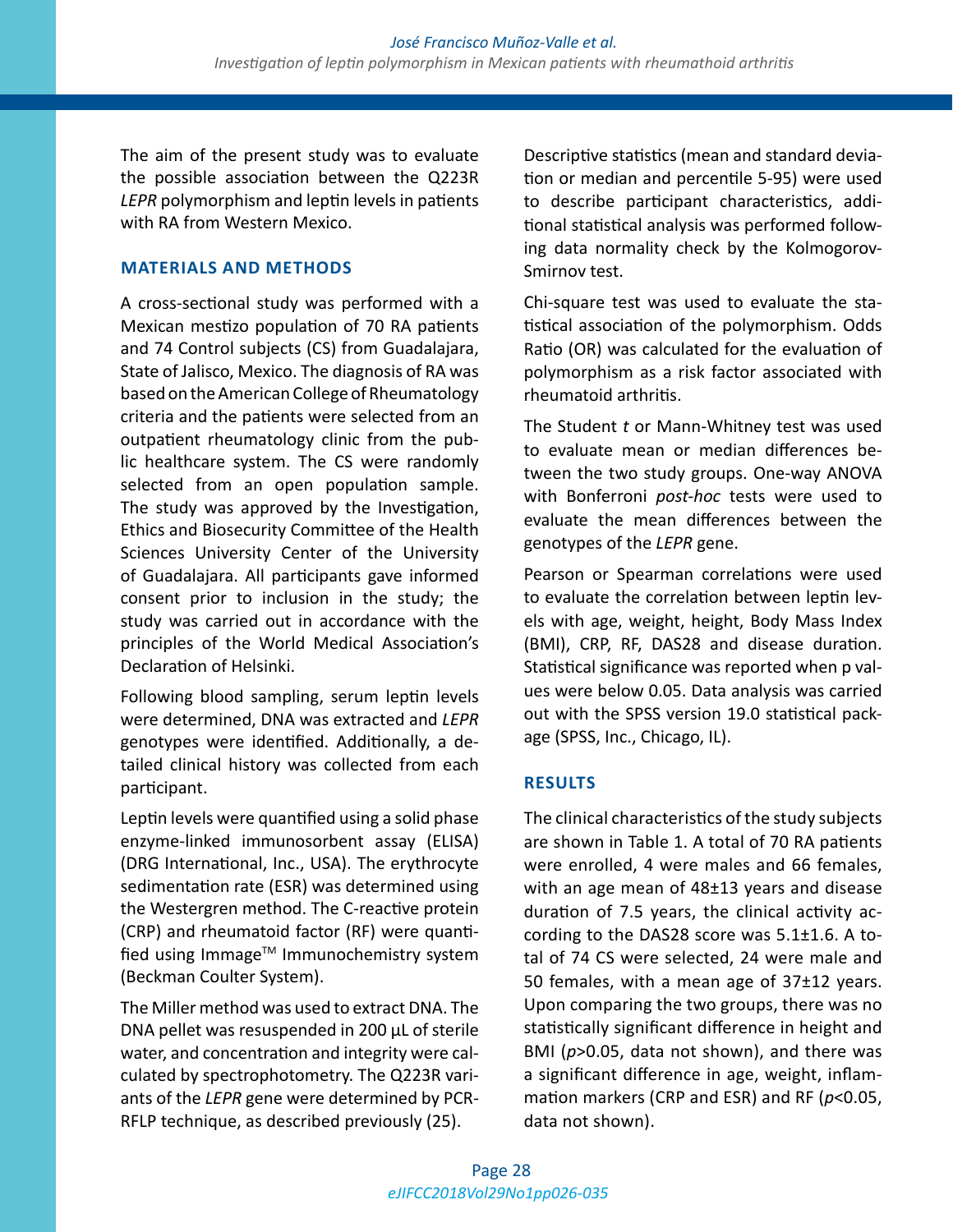#### *José Francisco Muñoz-Valle et al.*

*Investigation of leptin polymorphism in Mexican patients with rheumathoid arthritis*

| <b>Table 1</b><br><b>Clinical characteristics of the study groups</b> |                      |                 |  |  |  |  |
|-----------------------------------------------------------------------|----------------------|-----------------|--|--|--|--|
| <b>Variables</b>                                                      | RA (n= 70)           | $CS(n=74)$      |  |  |  |  |
| Age (years) <sup>c</sup>                                              | $48 \pm 13$          | $37 \pm 12$     |  |  |  |  |
| Sex (male/female) b                                                   | 4/66                 | 24/50           |  |  |  |  |
| Weight (kg) <sup>a</sup>                                              | $60.2$ (41.1 - 90.3) | 67.35 (51-94)   |  |  |  |  |
| Height $(m)^c$                                                        | $1.55 \pm 0.1$       | $1.64 \pm 0.1$  |  |  |  |  |
| BMI ( $\text{kg/m}^2$ ) <sup>c</sup>                                  | $25.8 \pm 5.1$       | $25.9 \pm 4.5$  |  |  |  |  |
| <b>Disease status</b>                                                 |                      |                 |  |  |  |  |
| Duration of disease (years) <sup>a</sup>                              | $7.5(0.5-30)$        |                 |  |  |  |  |
| DAS28 <sup>c</sup>                                                    | $5.1 \pm 1.6$        |                 |  |  |  |  |
| <b>Clinical assessment</b>                                            |                      |                 |  |  |  |  |
| Leukocytes (X10 <sup>9</sup> /L) <sup>c</sup>                         | $6.2 \pm 1.8$        | $6.4 \pm 1.6$   |  |  |  |  |
| CRP (mg/dL) <sup>a</sup>                                              | $2.3(0.3-40.8)$      | $0.2(0.1-0.9)$  |  |  |  |  |
| ESR (mm/h) $\circ$                                                    | $37 \pm 14$          | $18.9 \pm 11.7$ |  |  |  |  |
| Rheumatoid factor (UI/mL) <sup>a</sup>                                | 258.5 (20-3426)      | 20 (20-21.4)    |  |  |  |  |

*<sup>a</sup> Data provided in median (p5–p95)*

*b Data provided in n* 

*<sup>c</sup> Data provided in mean ± SD*

 *RA: rheumatoid arthritis; CS: control subject; ESR: erythrocyte sedimentation Rate; CRP: C reactive protein; DAS-28: disease activity score 28. Normal distribution was determined using Kolmogorov-Smirnov test.*

Genotypes and allele frequencies of the *LEPR* Q223R polymorphism are shown in Table 2 and they were in Hardy-Weinberg equilibrium  $(x^2 0.08, p=0.77)$ . When we evaluated the genotypes, no causal or statistical association was found between the RA patients and the control subjects.

Serum leptin levels were elevated in patients with RA as compared to CS (12.4 (1.7-48.5) ng/ mL *vs* 9.4 (1.4-29.9) ng/mL, *p*=0.03) (Figure 1).

When the serum leptin levels were stratified by genotype in RA patients group, the carriers of the AA genotype had a median of 13.4 (1.8-45.6) ng/mL, while carriers of the AG and GG genotypes had a median of 11.8 (1.6-52.5) ng/mL and 9.9 (2.4-52.5) ng/mL, respectively (Figure 2A). In the CS group, carriers of the AA genotype had a leptin median of 6.34 (0.7-23.5) ng/mL, while the carriers of the AG and GG genotypes had a median of 10.1 (1.5-31) ng/mL and 11.7 (1.6-36.1) ng/mL, respectively (Figure 2B).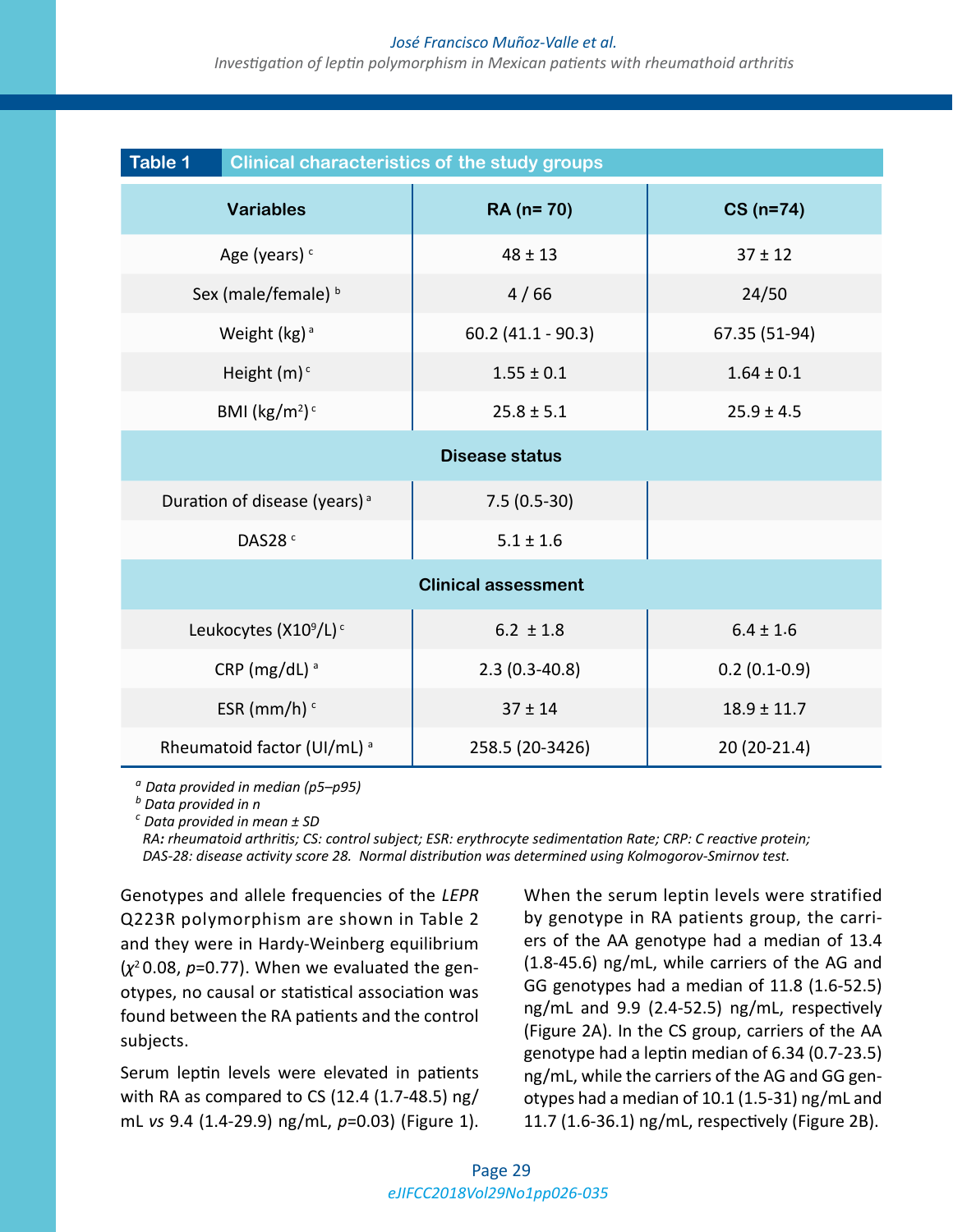#### *José Francisco Muñoz-Valle et al.*

*Investigation of leptin polymorphism in Mexican patients with rheumathoid arthritis*

| <b>Table 2</b><br>Genotypic distribution and allelic frequencies of Q223R polymorphism |           |                    |                        |                                        |                         |  |  |
|----------------------------------------------------------------------------------------|-----------|--------------------|------------------------|----------------------------------------|-------------------------|--|--|
| <b>SNP</b>                                                                             | Genotype  | RA (n=70)<br>% (n) | $CS (n = 74)$<br>% (n) | $\boldsymbol{p}$<br>value <sup>a</sup> | OR (95% CI); $p^s$      |  |  |
| 668 A>G (Q223R)                                                                        |           |                    |                        |                                        |                         |  |  |
|                                                                                        | AAb       | 34.3 (24)          | 33.8(25)               | 0.43                                   | 1.0                     |  |  |
| Codominant                                                                             | AG        | 54.3 (38)          | 47.3 (35)              |                                        | $1.1$ (0.54-2.33); 0.73 |  |  |
|                                                                                        | GG        | 11.4(8)            | 18.9(14)               |                                        | $0.6$ (0.21-1.67); 0.32 |  |  |
|                                                                                        | AAb       | 34.3 (24)          | 33.8(25)               | 0.94                                   | 1.0                     |  |  |
| Dominant                                                                               | $AG+GG$   | 65.7 (46)          | 66.2 (49)              |                                        | $0.9(0.49-1.94); 0.94$  |  |  |
| Recessive                                                                              | $AA+AG^b$ | 88.6 (62)          | 81.1(60)               | 0.21                                   | 1.0                     |  |  |
|                                                                                        | GG        | 11.4(8)            | 18.9 (14)              |                                        | $0.5(0.21-1.41); 0.21$  |  |  |
| Allele                                                                                 | $A^b$     | 61.4 (86)          | 57.4 (85)              | 0.49                                   | $\mathbf{1}$            |  |  |
|                                                                                        | G         | 38.6 (54)          | 42.6 (63)              |                                        | $0.8$ (0.52-1.35); 0.49 |  |  |

*Percentages were obtained by count direct.*

*RA: rheumatoid arthritis; CS: control subject; OR: odds ratio; 95% CI, 95% confidence interval;* 

*a p value was calculated by χ<sup>2</sup> test; <sup>b</sup> Reference category;* **§** *p value was calculated by logistic regression.*

# **Figure 1 Serum leptin levels in RA patients and CS**



*Statistical analysis was performed using Mann–Whitney U test.*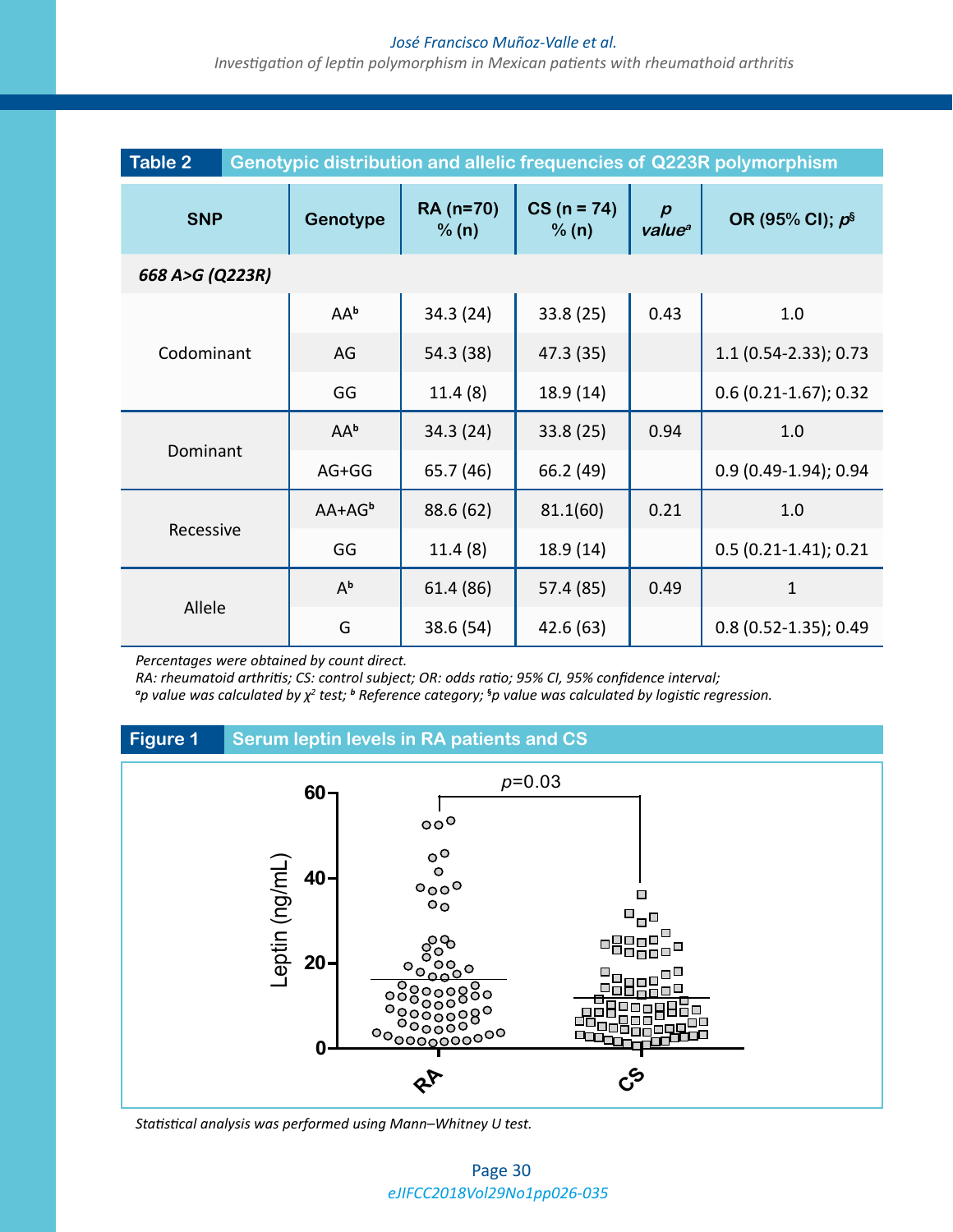#### *José Francisco Muñoz-Valle et al.*

*Investigation of leptin polymorphism in Mexican patients with rheumathoid arthritis*



*Statistical analysis was performed using Mann–Whitney U test.*

| Table 3<br><b>Correlation between serum leptin levels</b><br>and clinical characteristics of AR patients |                      |                  |  |  |  |  |
|----------------------------------------------------------------------------------------------------------|----------------------|------------------|--|--|--|--|
|                                                                                                          | <b>Leptin levels</b> |                  |  |  |  |  |
|                                                                                                          | $\mathsf{r}$         | $\boldsymbol{P}$ |  |  |  |  |
| Age (years)*                                                                                             | 0.172                | 0.154            |  |  |  |  |
| Height (kg)*                                                                                             | 0.534                | < 0.001          |  |  |  |  |
| Weight (m)*                                                                                              | $-0.236$             | 0.050            |  |  |  |  |
| BMI $(Kg/m2)*$                                                                                           | 0.702                | < 0.001          |  |  |  |  |
| ESR $(mm/h)**$                                                                                           | 0.072                | 0.154            |  |  |  |  |
| CRP ( $mg/dL$ ) **                                                                                       | 0.121                | 0.317            |  |  |  |  |
| RF (UI/mL) **                                                                                            | 0.018                | 0.880            |  |  |  |  |
| DAS28*                                                                                                   | $-0.135$             | 0.266            |  |  |  |  |
| Disease evolution (years)*                                                                               | $-0.018$             | 0.881            |  |  |  |  |

*Evaluated with Pearson\* or Spearman\*\* correlation.*

*RF: rheumatoid factor; CRP: C-reactive protein; ESR: erythrocyte sedimentation rate.*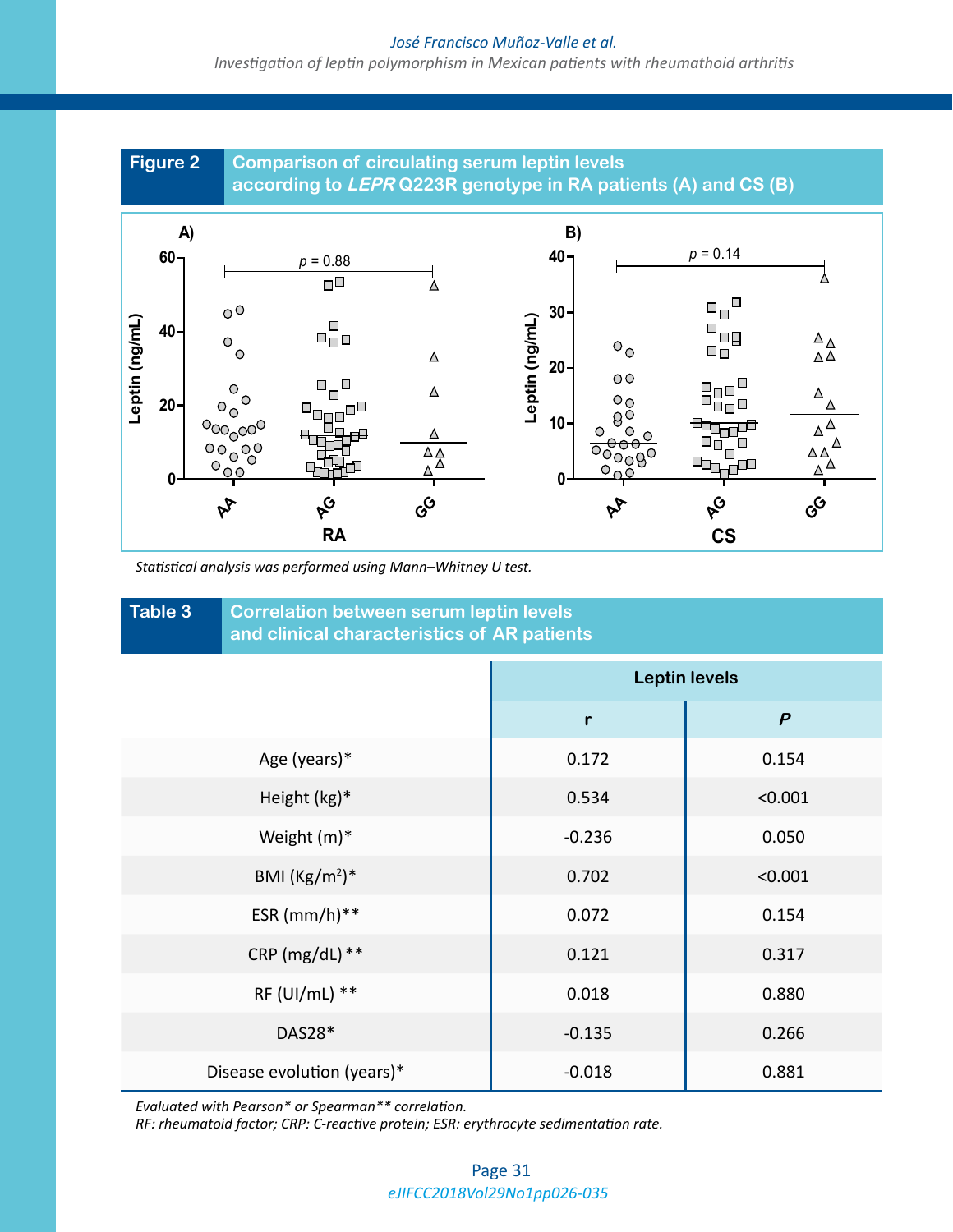In both groups, the mean differences were not statistically significant.

In RA patients, serum leptin levels correlated strongly with weight, height, and BMI. No correlation was found between leptin levels and RF, CRP, ESR, disease duration and DAS28 index (Table 3).

# **DISCUSSION**

Several studies suggest the importance of the adipose tissue as a hormone producer. These hormones are called "adipokines" which play an important role in immunity and inflammation. One of these hormones is leptin and emerging evidence indicates that this hormone acts as a proinflammatory cytokine in immune responses such as systemic lupus erythematosus, multiple sclerosis, psoriasis and RA (26). Thus, the present study attempted to find an association between the Q223R leptin receptor gene polymorphism and leptin levels in patients with rheumatoid arthritis from Western Mexico. We found that RA patients had lower weight as compared to CS. These data are interesting because Chen Y et al., reported that in males with RA, the height is inversely associated with the severity of disease and disability, and this association is independent of other factors. In the case of females, it appears that there is an association of sex and a lower height with severe disease activity and disability (27). The significantly lower weight in the RA patients is also consistent with a previous report, where weight, height, and BMI loss was significant in females with RA (27, 28). However, our results should be interpreted with caution, as most RA patients were women with very short stature as compared to the CS group. Additionally, it is notable that BMI value of patients and controls are the same.

[Goldring SR](https://www.ncbi.nlm.nih.gov/pubmed/?term=Goldring%20SR%5BAuthor%5D&cauthor=true&cauthor_uid=10803748) et al., have argued that the loss in weight and height observed in RA patients could be explained by a generalized involvement of the bone tissue, that causes osteopenia and bone erosion (29). Several studies propose that various factors such as proinflammatory cytokines, low mobility, and a poor nutrition can promote osteopenia (30-32). This may be due to increased appetite-regulating adipokines such as leptin, as reported in certain inflammatory conditions, such as obesity or in this case in RA.

We found significantly elevated serum leptin levels in patients with RA as compared to the control subjects. These results are consistent with previous reports (4-11). Although, the values that we report in this study are higher than the healthy subjects, they are considered low as compared to other populations (16, 33), this observation may be due to differences in age, sex and ethnical background (2, 3, 33, 34). Similarly to patients with obesity and insulin resistance, the observed increase in leptin levels may be explained in part by macrophage infiltration into the adipose tissue (35-37) and not due to presence of the studied polymorphism. Further investigations are needed.

The frequencies of the allele G of the polymorphism Q223R *LEPR* gene reported in our study (0.42) are similar to those reported for Caucasians (0.41 to 0.58), and lower than that in Asians (0.81) (38). Additionally, it needs to be noted that there is a marked difference in the frequency of this allele within the Mexican population ranging between 0.33-0.39 and 0.49 for Central Mexico (39,40) and Western Mexico (25), respectively, probably explained by the increased inter-racial mixing within the population (38, 41).

In the present study, we did not find an association between LEPR Q223R polymorphisms and serum leptin levels. These results are similar to those reported by others, where no significant differences were found in leptin levels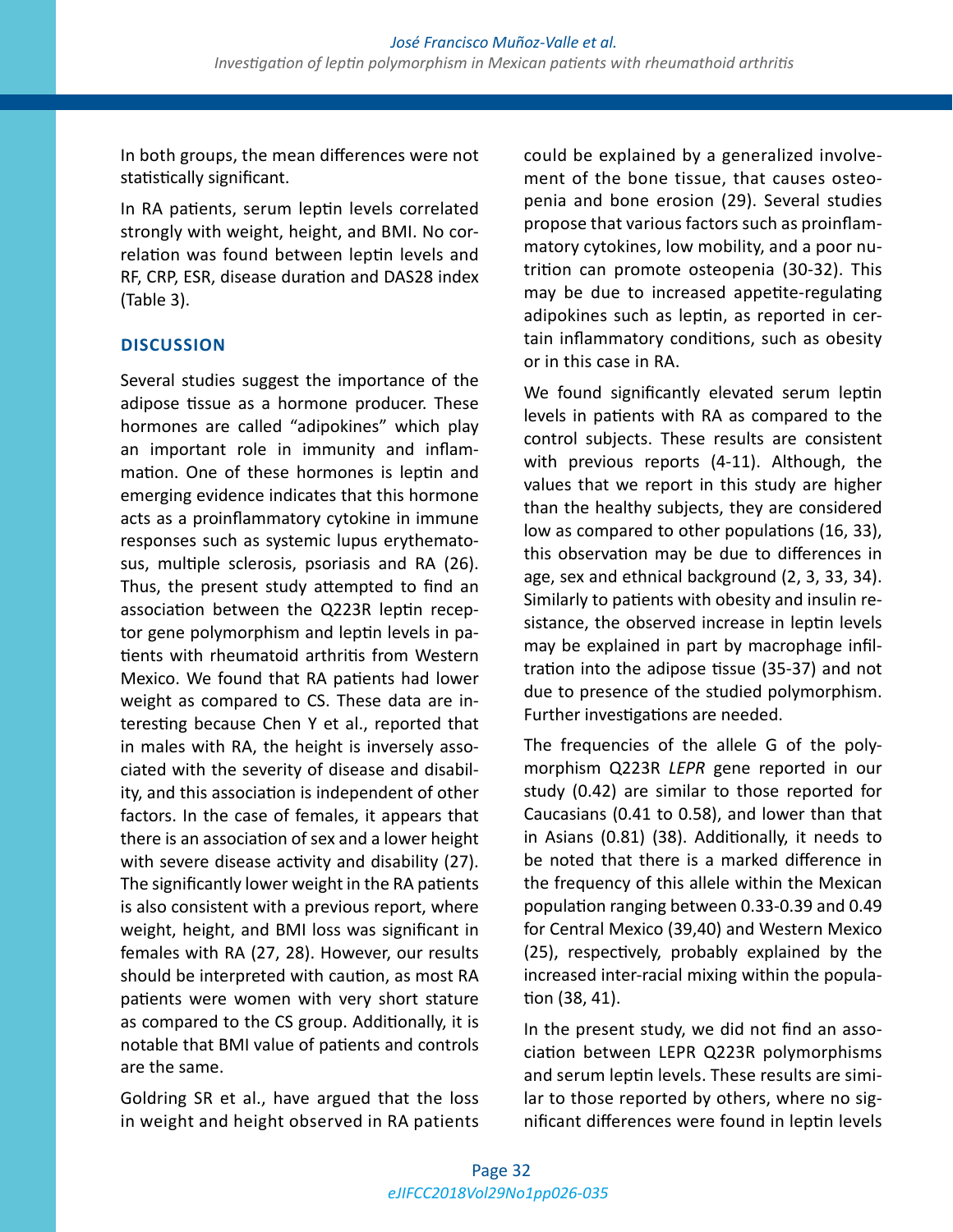with genotypes in healthy subjects and subjects with metabolic abnormalities (20, 21, 33). Even *in vitro* experiments have shown that the presence of this polymorphism does not affect the signaling pathway of its receptor (42).

In both groups, serum leptin levels had a strong correlation with BMI and weight, and are consistent with previous reports, which reported positive correlation between leptin levels and body composition variables in CS (43-45) and RA patients (46-48). On the other hand, in RA patients, no correlation was found between leptin levels and ESR, RF, CRP, disease duration and disease activity (DAS28). Some studies (10, 49-52) support our findings, while others have reported positive correlation between serum leptin with inflammatory markers (5-7, 9). This discrepancy could be explained by the differences in sample size, study design, and ethnic background.

# **CONCLUSION**

Our findings suggest that in patients with RA, there is no association between the *LEPR* Q223R polymorphism and RA, despite high serum leptin levels. The elevated leptin levels may explain the low weight observed in RA patients as compared to the control subjects. Furthermore, in our study the serum leptin levels did not correlate with the studied inflammatory markers, and disease severity and duration.

# **REFERENCES**

1. McInnes IB, Schett G. Cytokines in the pathogenesis of rheumatoid arthritis. Nat Rev Immunol. 2007; 7:429-42.

2. Nakanishi T, Li R, Liu Z, Yi M, Nakagawa Y, Ohzeki T. Sexual dimorphism in relationship of serum leptin and relative weight for the standard in normal-weight, but not in overweight, children as well as adolescents. Eur J Clin Nutr 2001; 55:989-93.

3. Martin LJ, Mahaney MC, Almasy L, MacCluer JW, Blangero J, Jaquish CE, Comuzzie AG. Leptin's sexual dimorphism results from genotype by sex interactions mediated by testosterone. Obes Res 2002; 10:14-21.

4. Salazar-Páramo M, González-Ortiz M, González-López L, Sánchez-Ortiz A, Valera-González IC, Martínez-Abundis E, Balcázar-Muñoz BR, García-González A, Gámez-Nava JI. Serum leptin levels in patients with rheumatoid arthritis. J Clin Rheumatol 2001; 7:57-9

5. Bokarewa M, Bokarew D, Hultgren O, Tarkowski A. Leptin consumption in the inflamed joints of patients with rheumatoid arthritis. Ann Rheum Dis 2003; 62:952-6.

6. Lee SW, Park MC, Park YB, Lee SK. Measurement of the serum leptin level could assist disease activity monitoring in rheumatoid arthritis. Rheumatol Int 2007; 27:537-40.

7. Targónska-Stepniak B, Majdan M, Dryglewska M. Leptin serum levels in rheumatoid arthritis patients: relation to disease duration and activity. Rheumatol Int 2008;28:585-91.

8. Seven A, Güzel S, Aslan M, Hamuryudan V. Serum and synovial fluid leptin levels and markers of inflammation in rheumatoid arthritis. Rheumatol Int 2009; 29:743-7.

9. Otero M, Lago R, Gomez R, Lago F, Dieguez C, Gómez-Reino JJ, Gualillo O. Changes in plasma levels of fat-derived hormones adiponectin, leptin, resistin and visfatin in patients with rheumatoid arthritis. Ann Rheum Dis 2006; 65:1198-201.

10. Gunaydin R, Kaya T, Atay A, Olmez N, Hur A, Koseoglu M. Serum leptin levels in rheumatoid arthritis and relationship with disease activity. South Med J 2006; 99:1078-83.

11. Yoshino T, Kusunoki N, Tanaka N, Kaneko K, Kusunoki Y, Endo H, Hasunuma T, Kawai S. Elevated serum levels of resistin, leptin, and adiponectin are associated with Creactive protein and also other clinical conditions in rheumatoid arthritis. Intern Med 2011; 50:269-75.

12. La Cava A, Matarese G. The weight of leptin in immunity. Nat Rev Immunol 2004; 4:371-9.

13. Zhang Y, Proenca R, Maffei M, Barone M, Leopold L, Friedman JM. Positional cloning of the mouse obese gene and its human homologue. Nature 1994; 372:425-32.

14. Zabeau L, Lavens D, Peelman F, Eyckerman S, Vandekerckhove J, Tavernier J. The ins and outs of leptin receptor activation. FEBS Lett 2003; 546:45-50.

15. Peelman F, Van Beneden K, Zabeau L, Iserentant H, Ulrichts P, Defeau D, Verhee A, Catteeuw D, Elewaut D, Tavernier J. Mapping of the leptin binding sites and design of a leptin antagonist. J Biol Chem 2004; 279:41038-46.

16. Considine RV, Sinha MK, Heiman ML, Kriauciunas A, Stephens TW, Nyce MR, Ohannesian JP, Marco CC, McKee LJ, Bauer TL, et al. Serum immunoreactive-leptin concentrations in normal-weight and obese humans. N Engl J Med 1996; 334:292-5.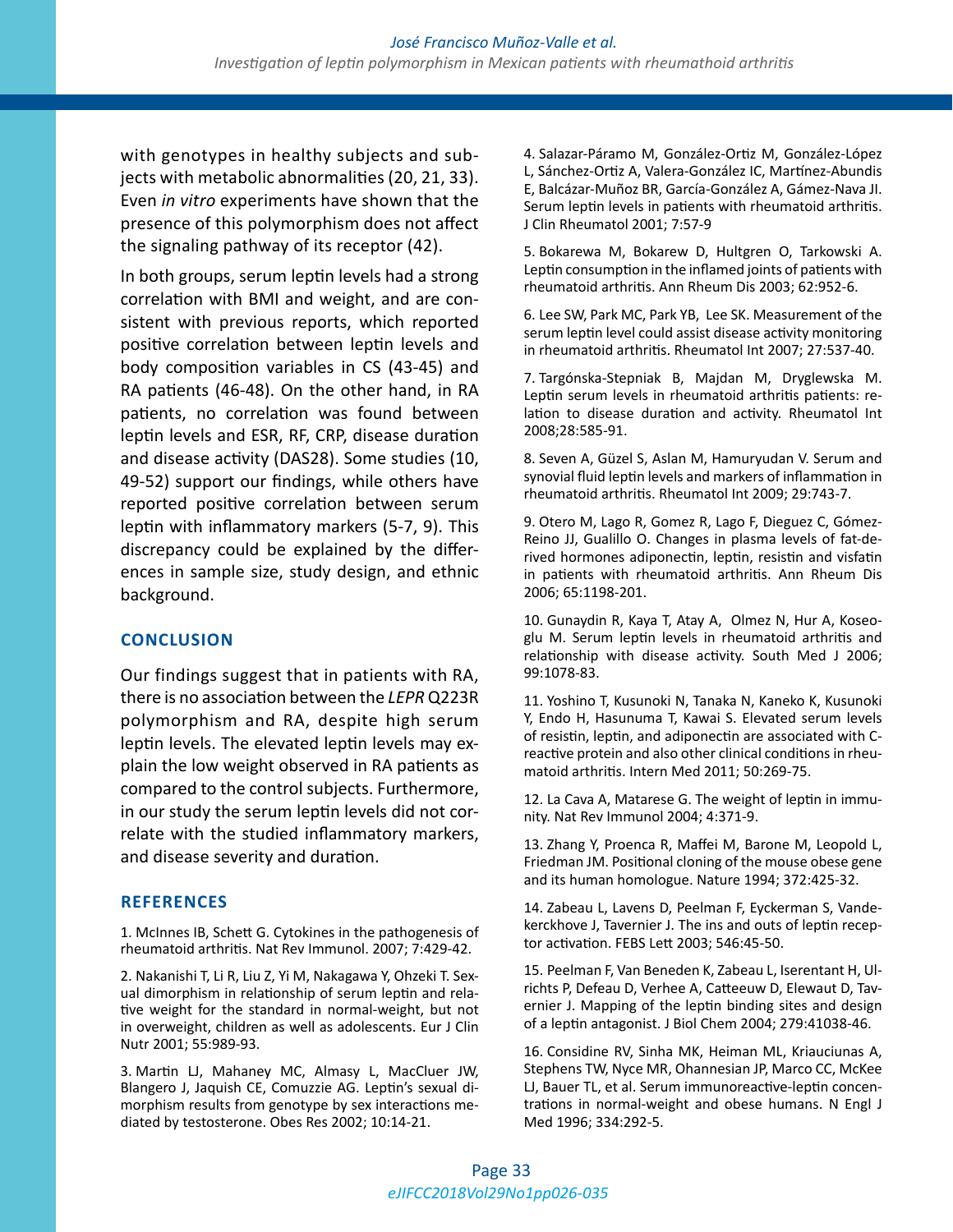17. Schwartz MW, Woods SC, Porte D Jr, Seeley RJ, Baskin DG. Central nervous system control of food intake. Nature 2000; 404:661-71.

18. Otero M, Lago R, Lago F, Casanueva FF, Dieguez C, Gómez-Reino JJ, Gualillo O. Leptin, from fat to inflammation: old questions and new insights. FEBS Lett 2005; 579:295-301.

19. Ge H, Huang L, Pourbahrami T, Li C. Generation of Soluble Leptin Receptor by Ectodomain Shedding of Membrane-spanning Receptors in Vitro and in Vivo. J Biol Chem 2002; 277:45898-903.

20. Quinton ND, Lee AJ, Ross RJ, Eastell R, Blakemore AI. A singlenucleotide polymorphism (SNP) in the leptin receptor is associated with BMI, fat mass and leptin levels in postmeno-pausal Caucasian women. Hum Genet 2001; 108:233-6.

21. Yiannakouris N, Yannakoulia M, Melistas L, Chan JL, Klimis-Zacas D, Mantzoros CS. The Q223R polymorphism of the leptin receptor gene is significantly associated with obesity and predicts a small percentage of body weight and body composition variability. J Clin Endocrinol Metab 2001; 86:4434-9.

22. Clément K, Vaisse C, Lahlou N, Cabrol S, Pelloux V, Cassuto D, Gourmelen M, Dina C, Chambaz J, Lacorte JM, Basdevant A, Bougnères P, Lebouc Y, Froguel P, Guy-Grand B. A mutation in the human leptin receptor gene causes obesity and pituitary dysfunction. Nature 1998; 392:398-401.

23. Farooqi IS, Wangensteen T, Collins S, Kimber W, Matarese G, Keogh JM, Lank E, Bottomley B, Lopez-Fernandez J, Ferraz-Amaro I, Dattani MT, Ercan O, Myhre AG, Retterstol L, Stanhope R, Edge JA, McKenzie S, Lessan N, Ghodsi M, De Rosa V, Perna F, Fontana S, Barroso I, Undlien DE, O'Rahilly S. Clinical and molecular genetic spectrum of congenital deficiency of the leptin receptor. N Engl J Med 2007; 356:237-47.

24. Kimber W, Peelman F, Prieur X, Wangensteen T, O'Rahilly S, Tavernier J, Farooqi IS. Functional characterization of naturally occurring pathogenic mutations in the human leptin receptor. Endocrinology 2008; 149:6043-52.

25. Angel-Chávez LI, Tene-Pérez CE, Castro E. Leptin receptor gene K656N polymorphism is associated with low body fat levels and elevated high-density cholesterol levels in Mexican children and adolescents. Endocr Res 2012; 37:124-34.

26. Tian G, Liang JN, Wang ZY et al. Zhou D. Emerging role of leptin in rheumatoid arthritis. Clin Exp Immunol 2014; 177:557-70.

27. Chen Y, Yu Z, Packham JC, Mattey DL. Influence of adult height on rheumatoid arthritis:association with disease activity, impairment of joint function and overall disability. PLoS One 2013; 8:e64862.

28. Munro R, Capell H. Prevalence of low body mass in rheumatoid arthritis: association with the acute phase response. Ann Rheum Dis 1997; 56:326-9.

29. Goldring SR, Gravallese EM. Pathogenesis of bone erosions in rheumatoid arthritis. Curr Opin Rheumatol 2000; 12:195-9.

30. Ostrov BE. Nutrition and pediatric rheumatic diseases. Hypothesis: cytokines modulate nutritional abnormalities in rheumatic diseases. J Rheumatol 1992; 19:49–53.

31. Bacon MC, White PH, Raiten DJ et al. Nutritional status and growth in juvenile rheumatoid arthritis. Semin Arthritis Rheum 1990; 20:97–106.

32. Polito C, Strano CG, Rea L et al. Reduced bone mineral content and normal serum osteocalcin in non-steroidtreated patients with juvenile rheumatoid arthritis. Ann Rheum Dis 1995; 54:193–6.

33. Ragin CC, Dallal C, Okobia M, Modugno F, Chen J, Garte S, Taioli E. Leptin levels and leptin receptor polymorphism frequency in healthy populations. Infect Agent Cancer 2009; 4:1-6.

34. Schoof E, Stuppy A, Harig F, Carbon R, Horbach T, Stöhr W, Rascher W, Dötsch J. Comparison of leptin gene expression in different adipose tissues in children and adults. Eur J Endocrinol 2004; 150:579-84.

35. Weisberg SP, McCann D, Desai M, Rosenbaum M, Leibel RL, Ferrante AW Jr. Obesity is associated with macrophage accumulation in adipose tissue. J Clin Invest 2003; 112: 1796-808.

36. Xu H, Barnes GT, Yang Q, Tan G, Yang D, Chou CJ, Sole J, Nichols A, Ross JS, Tartaglia LA, Chen H. Chronic inflammation in fat plays a crucial role in the development of obesity-related insulin resistance. J Clin Invest. 2003; 112:1821-30.

37. Wellen KE, Hotamisligil GS.Obesity-induced inflammatory changes in adipose tissue. J Clin Invest 2003; 112:1785-8.

38. Paracchini V, Pedotti P, Taioli E. Genetics of leptin and obesity: a HuGE review. Am J Epidemiol 2005; 162:101-14.

39. Guízar-Mendoza JM, Amador-Licona N, Flores-Martínez SE, López-Cardona MG, Ahuatzin-Trémary R, Sánchez-Corona J. Association analysis of the Gln223Arg polymorphism in the human leptin receptor gene, and traits related to obesity in Mexican adolescents. J Hum Hypertens 2005; 19:341-6.

40. Méndez-Sánchez N, Bermejo-Martínez L, Chávez-Tapia NC, Zamora-Valdés D, Sánchez-Lara K, Uribe-Ramos MH, Ponciano-Rodríguez G, Baptista-González HA, Ramos MH, Uribe M.Obesity-related leptin receptor polymorphisms and gallstones disease. Ann Hepatol 2006; 5:97-102.